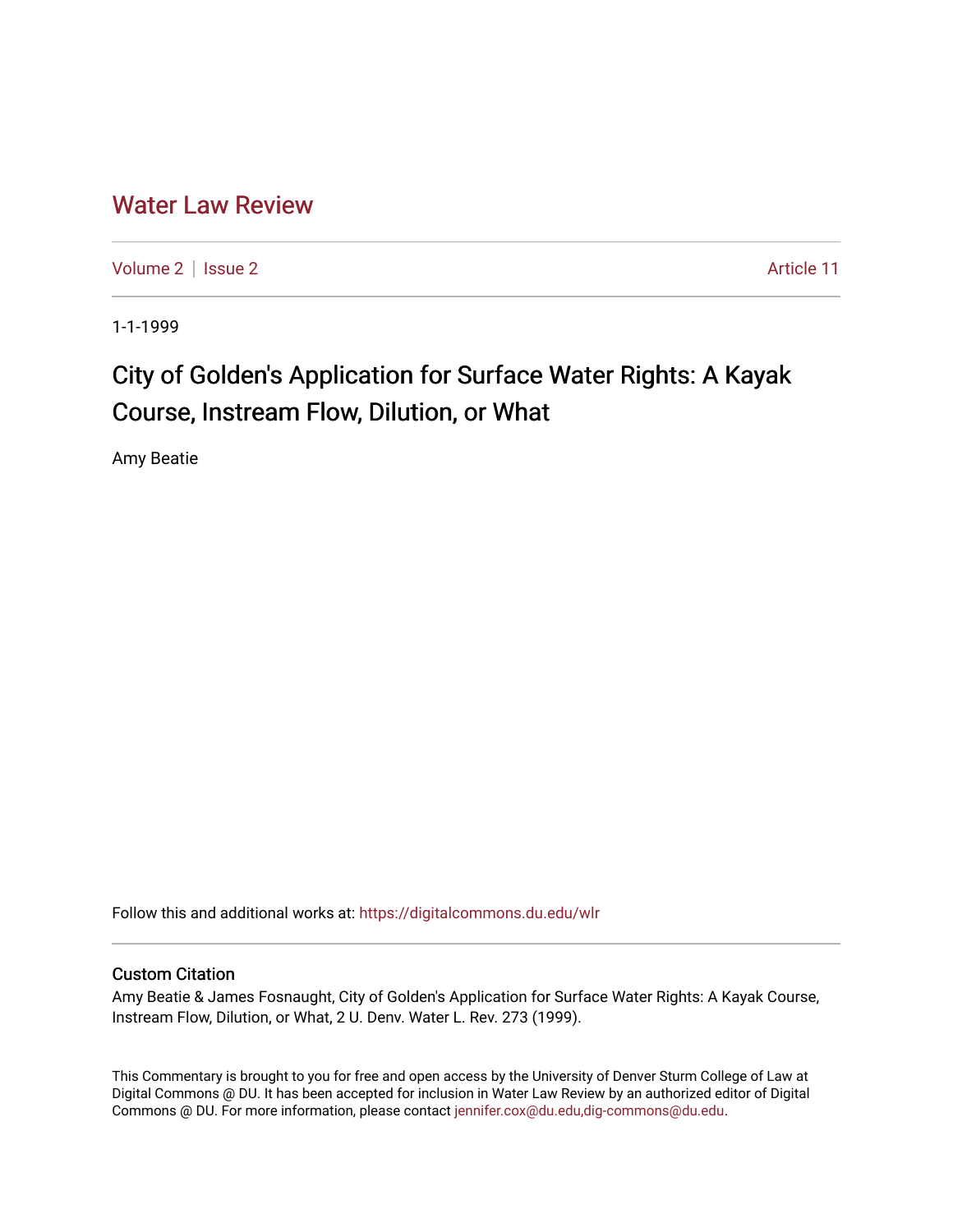### **THE CITY OF GOLDEN'S APPLICATION FOR SURFACE WATER RIGHTS: A KAYAK COURSE, INSTREAM FLOW, DILUTION, OR WHAT?**

#### AMY BEATIE AND JAMES FOSNAUGHT

#### **1.** INTRODUCTION

The City of Golden, Colorado ("Golden") has submitted an application<sup>1</sup> to the District Court, Water Division 1, in the State of Colorado, for confirmation of absolute surface water rights for eight existing structures in Golden's White Water Rafting Course ("Course") on Clear Creek in Jefferson County, Colorado, and for conditional water rights for ten structures Golden intends to add to the course.<sup>2</sup> Various local governments and private water users have filed statements of opposition to Golden's application. The application tolls four primary issues that have potentially wide reaching effects on water allocation: (1) whether Golden "can and will" complete the conditional appropriations; (2) whether Golden's application constitutes an instream flow which, by statute, only the Colorado Water Conservation Board may acquire and administer; (3) whether the appropriations constitute waste; and (4) whether the appropriation will affect upstream future developments.

#### **II. CAN AND WILL DOCTRINE**

The statements of opposition raise the issue of whether the City of Golden "can and will" put the requested conditional water rights to beneficial use.' In Colorado, an applicant for a conditional water right

<sup>1.</sup> For a more detailed description of the application and statements of opposition, see the Colorado Water Rights Applications section of this issue, *infra* at 358.

<sup>2.</sup> City of Golden Application for Surface Water Rights, Case No. 98CW448 (Water Division 1, December 10, 1998) (hereinafter Golden's Application].

<sup>3.</sup> Filed on March 3, 1999, the City of Arvada's statement of opposition requests that Golden be held to strict proof with respect to "whether the claimed conditional appropriations can and will be completed with diligence and within a reasonable time." City of Arvada Statement of Opposition, **§** 2(B) (4). Filed on January 26, 1999, Coors Brewing Company's statement of opposition states that, "[i]f it is proven that a lawful appropriation has been made, Applicant must then demonstrate that the water rights can and will be administered in priority." Coors Brewing Company Statement of Opposition, § 2(G). Filed on March 3, 1999, the Town of Georgetown's statement of opposition requests Golden be held to strict proof about, "[tihe reasonably anticipated future legal and physical availability of water for water rights sought." Town of Georgetown Statement of Opposition, **§** 3(E)(1).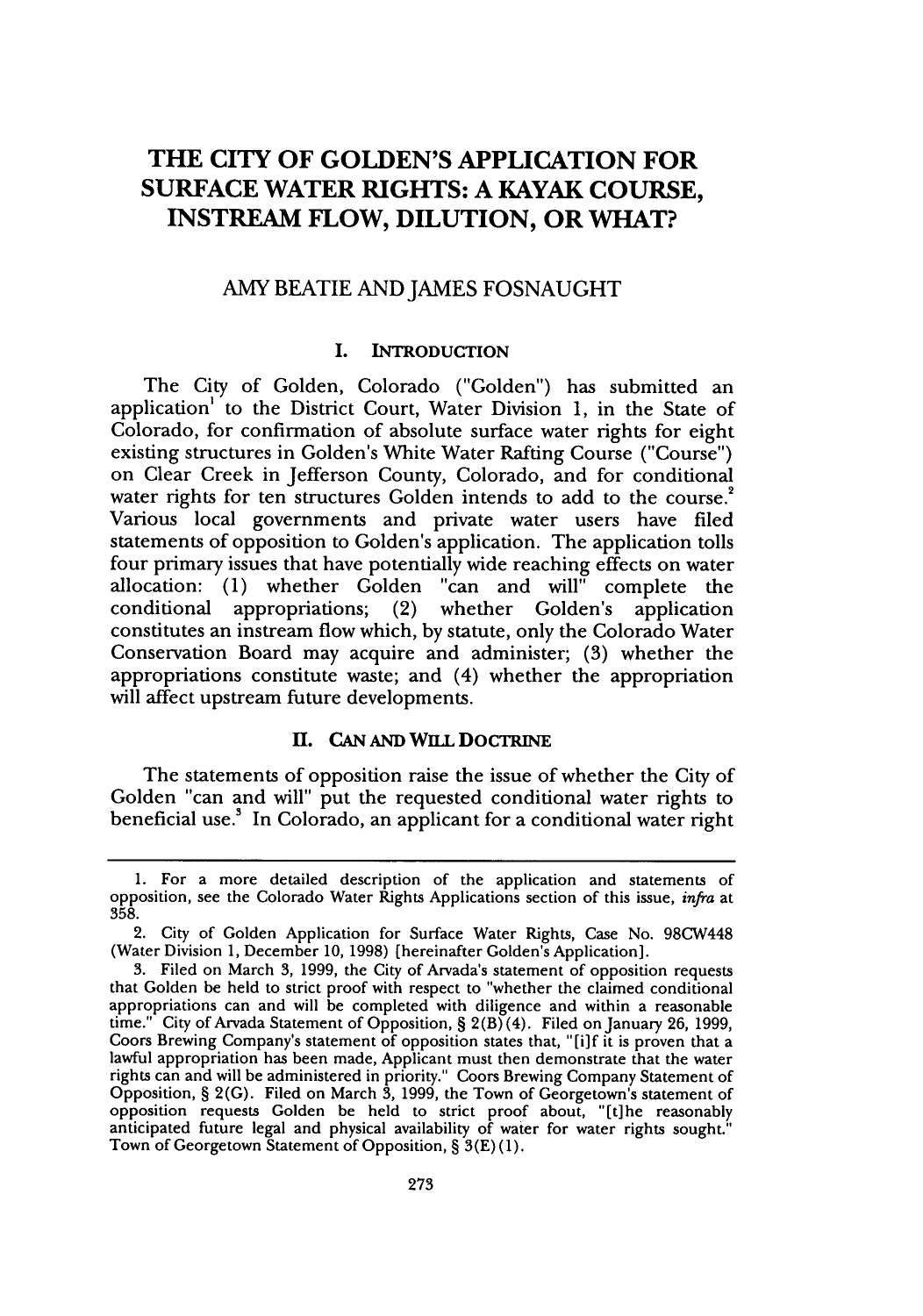must show that the water "can be and will be diverted, stored, or otherwise captured, possessed, and controlled and will be beneficially used and that the project can and will be completed with diligence and within a reasonable time."<sup>4</sup>

The can and will requirement, codified in 1979, is a relatively new addition to Colorado water law.' The primary goal of the statute's enactment is to prevent speculation.<sup>6</sup> Section 305(b) requires an applicant to establish a substantial probability that the intended appropriation can and will reach fruition.<sup>7</sup>

When reviewing an application for satisfaction of the can and will doctrine, a court will consider economic capability, need, present availability of water, the feasibility of the project, and whether the applicant can complete the project with diligence and within a reasonable time.' One commentator stated that, although statutory language fails to address many of the issues that have been litigated under the rubric of the can and will doctrine, precedent had dictated that the Colorado judiciary "address heretofore unconsidered issues of public interest when adjudicating conditional water rights."9

Under section 305(9) (b) an applicant must make a threshold showing of the reasonable availability of water to put to beneficial use to prove that the applicant "can" complete the appropriation. $^{10}$  In *Aspen Wilderness Workshop, Inc. v. Hines Highland Limited Partnership,"* the Colorado Supreme Court stated that an applicant must demonstrate the availability of water based upon the "river conditions existing at the time of the application, in priority and on sufficiently frequent occasions, to enable the applicant to complete the appropriation with diligence and within a reasonable time."<sup>12</sup> The court, recognizing the necessity of imputing reasonableness into this availability, noted that availability is based upon "necessarily imperfect predictions of future events and conditions."<sup>3</sup> The court further stated, "[a] showing of reasonable availability does not require a demonstration that water will always be available to the full extent applied for in the decree."<sup> $4$ </sup> The court rejected an argument that the

13. City of Thornton v. Bijou Irrigation Co., 926 P.2d 1, 43 (Colo. 1996).

14. *Id.* at 724.

<sup>4.</sup> **COLO.** REv. **STAT.** § 37-92-305(9)(b) (1998).

<sup>5.</sup> City of Thorton v. Bijou Irrigation Co., 926 P.2d 1, 42 (Colo. 1996).

<sup>6.</sup> *Id.* (noting legislative goal of Colo. Rev. Stat. § 37-92-305(9) (b) is to reduce speculation associated with conditional decrees and to increase the certainty of the administration of water rights in Colorado).

<sup>7.</sup> *Id.*

<sup>8.</sup> Southeastern Colo. Water Conservation Dist. v. City of Florence, 688 P.2d 715, 718 (Colo. 1984).

<sup>9.</sup> Mark E. Hamilton, *The "Can and Will" Doctrine of Colorado Revised Statute Section 37-92-305(9)(b): Changing the Nature of Conditional Water Rights in Colorado,* 65 U. COLO. L. REV. 947, 963 (1994).

<sup>10.</sup> Aspen Wilderness Workshop v. Hines Highland Ltd. Part., 929 P.2d 718, 722 (Colo. 1996).

<sup>11.</sup> *Id.*

<sup>12.</sup> *Id.*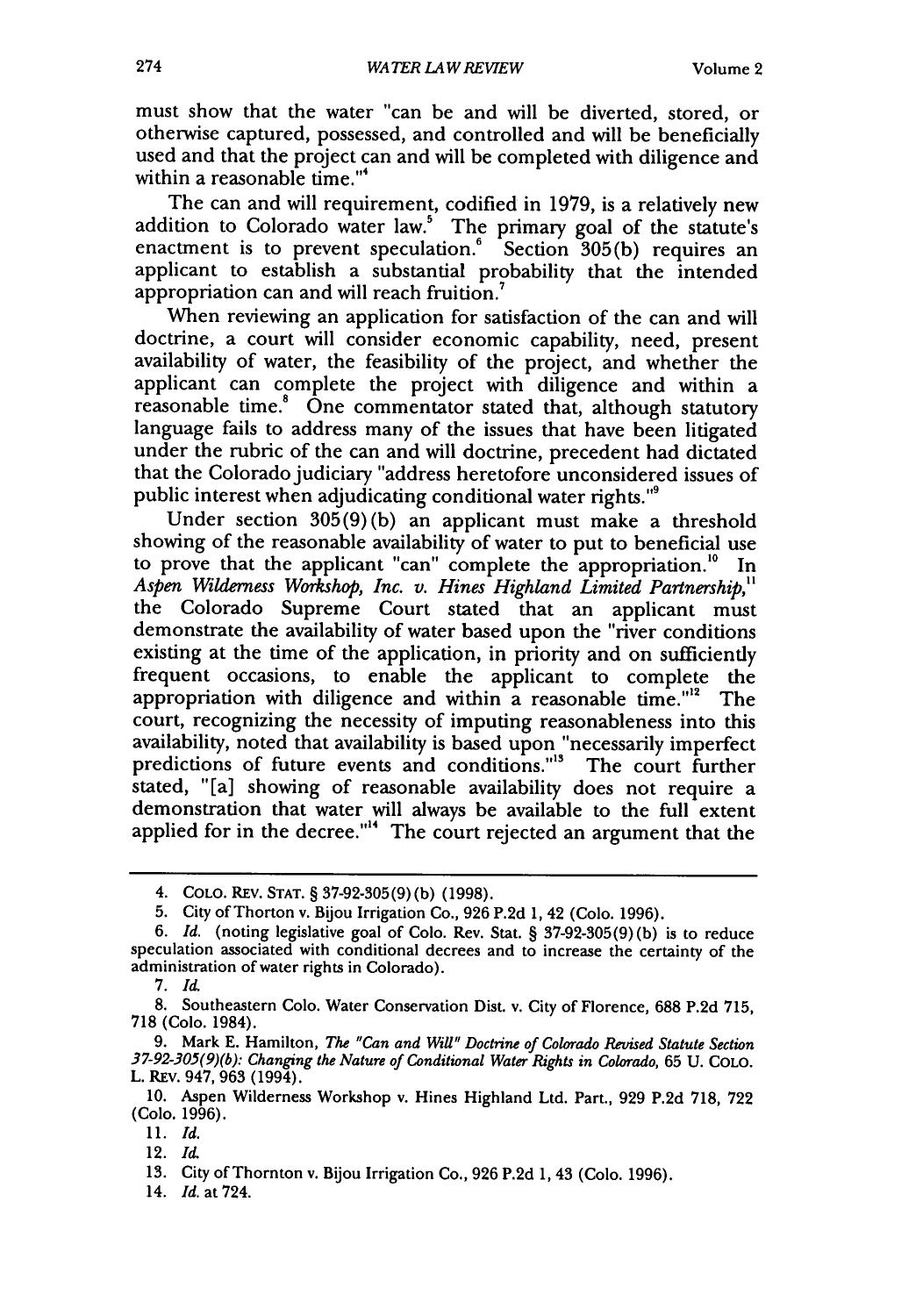applicant show, in order to obtain a conditional decree, that water will be available at any time the applicant wishes to make a diversion.<sup>15</sup> The court held that in order to promote development and maximize utilization, an applicant for a conditional water right "need only prove that there is a substantial probability that the appropriation can and will be completed . . . . "<sup>16</sup>

Clear Creek is greatly overappropriated.17 In *Hines,* Maroon Creek was underappropriated. Because the decrees sought by Golden do not remove water from the stream bed, the over or underappropriation of the stream is less significant as it applies to senior appropriators. Once the junior appropriator has obtained a conditional water right decree the junior may not, when prior appropriators need the water, make a diversion.<sup>18</sup> The key element needed for Golden to prove it "can" perfect the right is that enough water actually exists for the City to complete its appropriation. In *Florence,* the court rejected a probability that an appropriation would become available once every twenty-five years as insufficient to determine that a conditional decree "can"' be completed.<sup>19</sup> Golden is better able to show the availability of water.

The U.S. Geologic Survey measures the actual and estimated streamflow on surface waters throughout Colorado. Diagram 1 shows the actual and estimated streamflow of Clear Creek at Golden for the years 1981 through 1997. Peak flows during the May, June, and July period have exceeded 1,000 CFS in eight of the seventeen years. Diagram 2 shows the actual or estimated flows for 1996, in which the flow exceeded 1,000 CFS for a period of approximately four weeks during the month of June. Because historically water has been available, it is likely that Golden can satisfy the requirement of section 305-that it can and will be able to complete the diversion.

**<sup>15.</sup>** *Id.* In footnote **13,** court states that this requirement would make it impossible for any new applicant to obtain conditional water rights. *Id.*

**<sup>16.</sup> Id** at 724.

<sup>17.</sup> City of Thornton v. Clear Creek Users Alliance, 859 P.2d 1348, 1351 (Colo. 1993). The court notes in footnote 4 that a 1985 a report prepared for the Denver Board of Water Commissioners indicated that the **"[p]** resent use made of Clear Creek water is a mix of municipal, industrial, and agricultural. The stream is greatly over-<br>appropriated, with water rights totaling about 20 times the average rate of stream flow and about 50 percent more than the maximum recorded flow during the past ten years." *Id.*

<sup>18.</sup> CoLo. REv. **STAT.** § 37-92-102(2)(d) (1998).

<sup>19.</sup> Southeastern Colo. Water Conservation Dist. v. City of Florence, **688** P.2d **715** (Colo. 1984).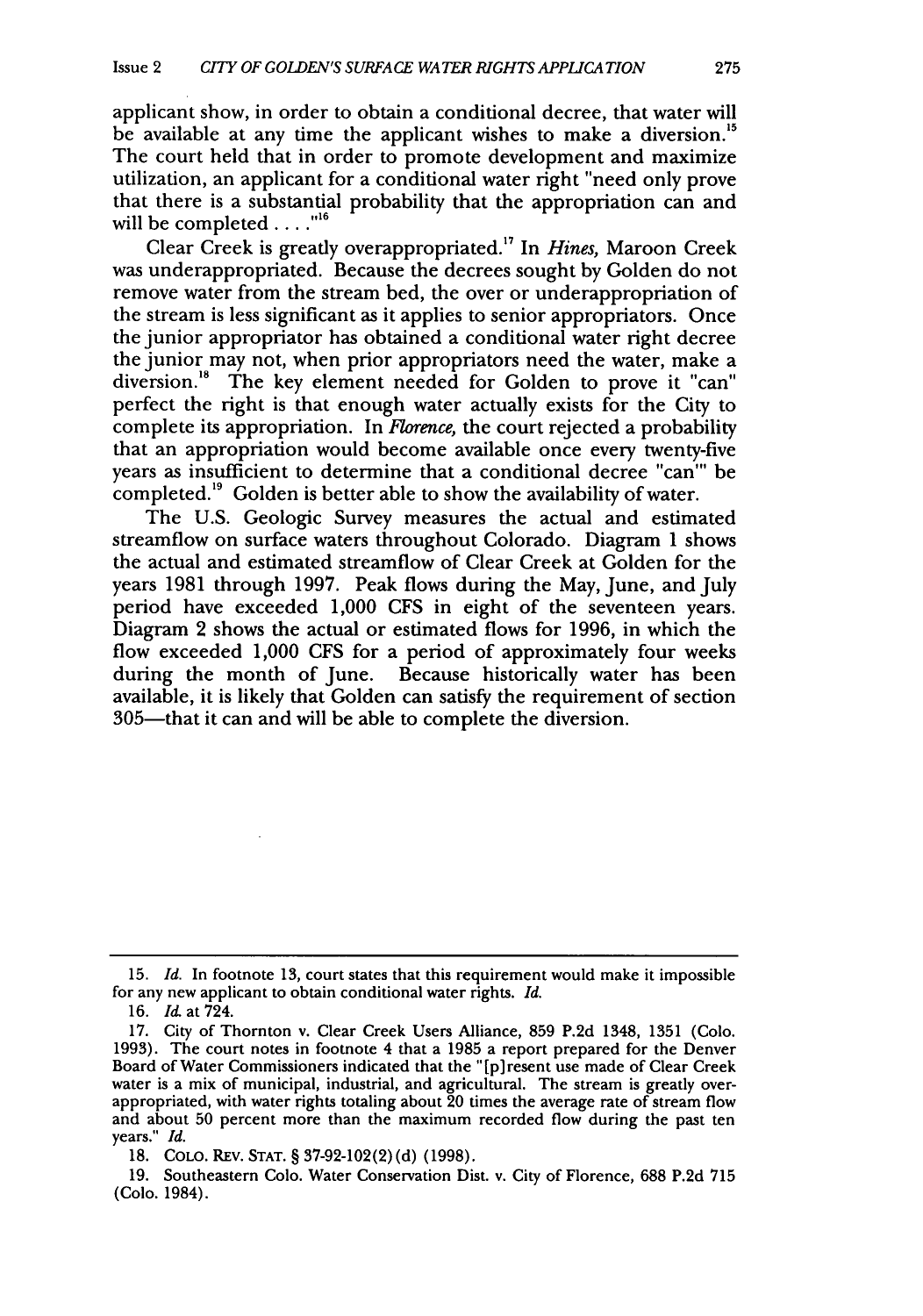

20. USGS Website for Historical Streamflow Daily Values (visited April 25, 1999) <http://waterdata.usgs.gov/nwis-w/CO/?statnum=06719505>.

Diagram 120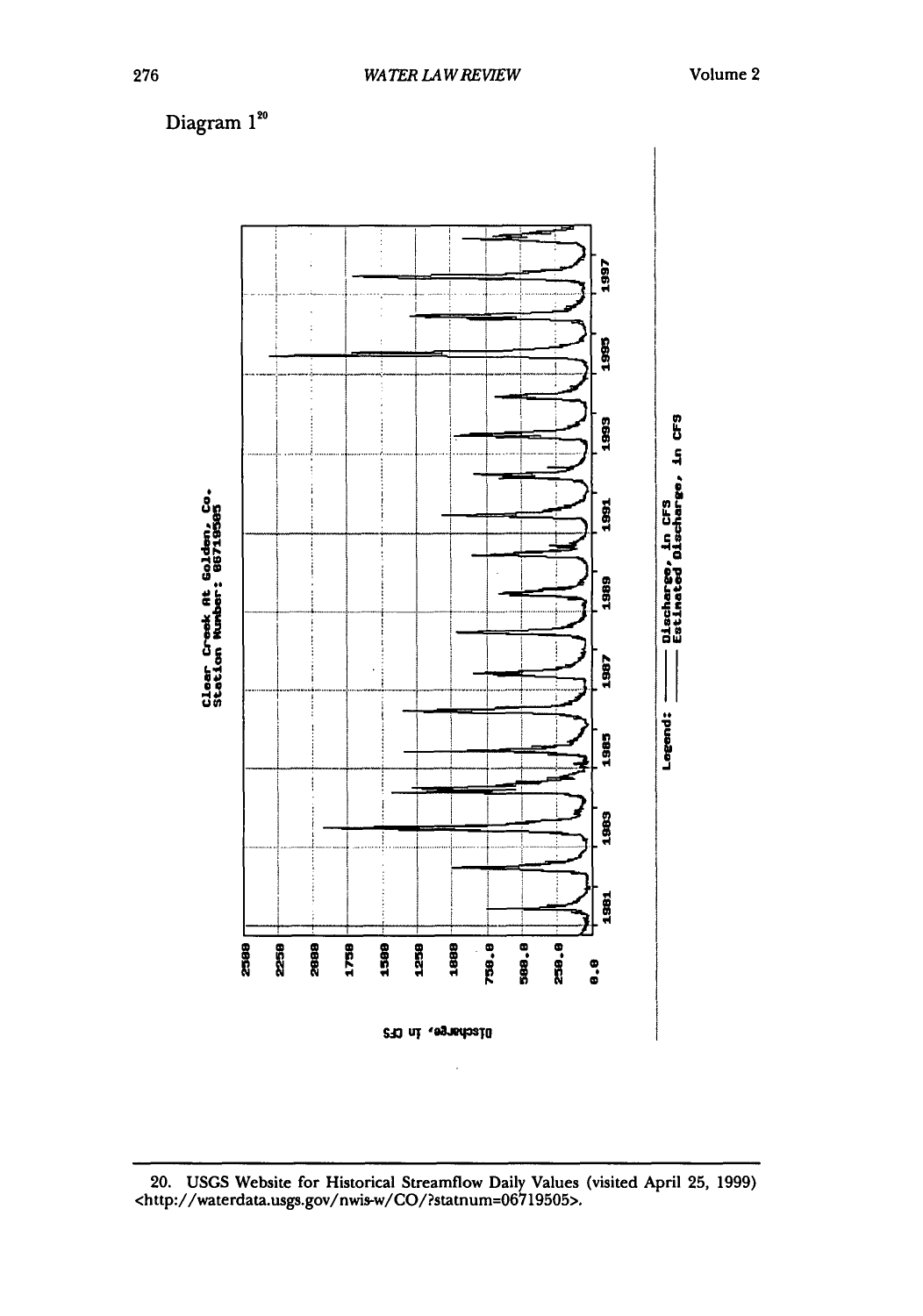# Diagram 2<sup>21</sup>



 $\hat{\boldsymbol{\beta}}$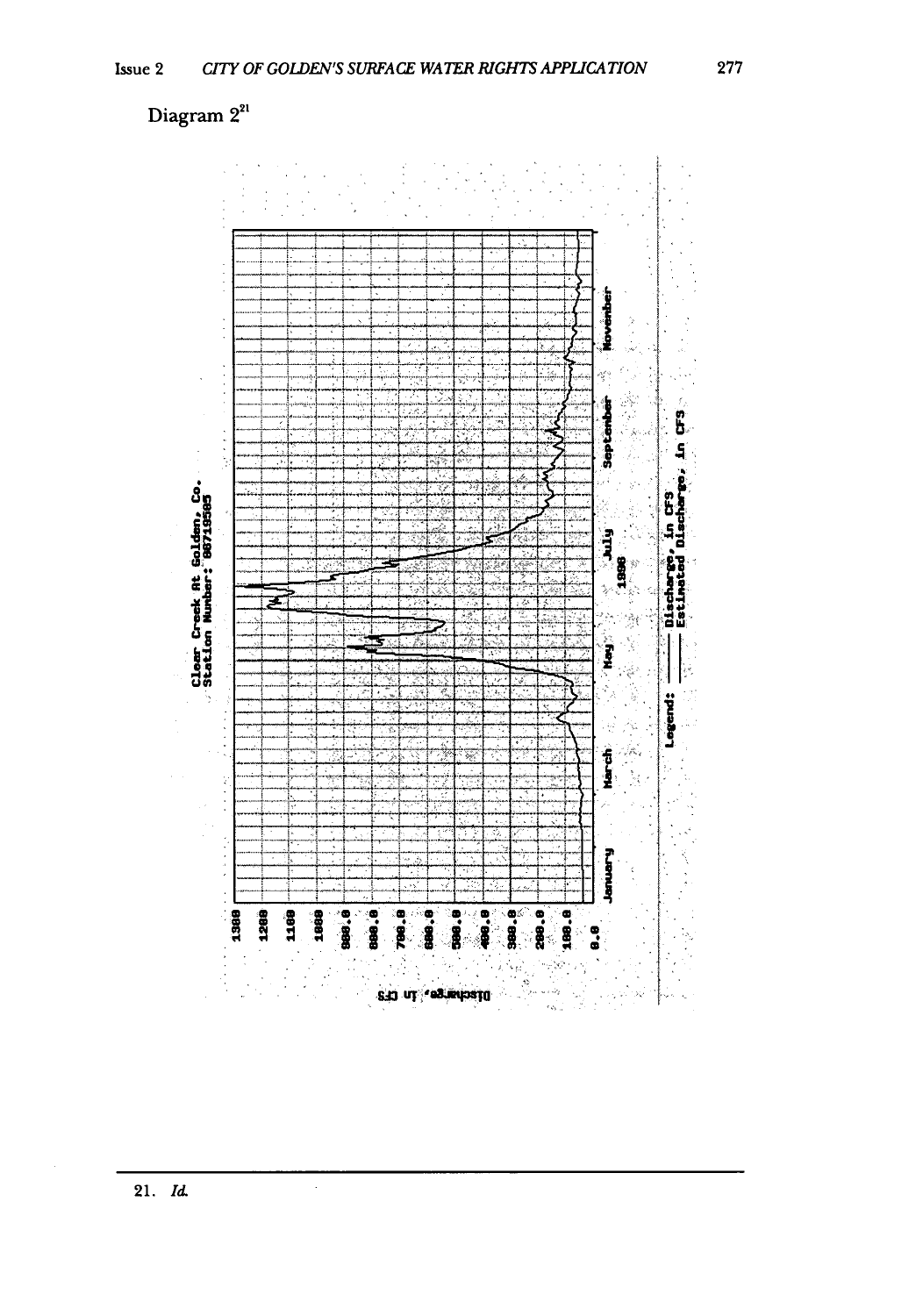#### **III. INSTREAM FLOW APPROPRIATIONS**

Golden's application seeks confirmation of absolute rights and additional conditional rights for the Course. The diversions do not remove water from the watercourse of Clear Creek. Of the eight objectors, five object either overtly<sup>22</sup> or impliedly<sup>23</sup> to the application due to, *inter alia,* its resemblance to an instream flow.

In Colorado, authority to appropriate or acquire water for an instream flow resides solely with the Colorado Water Conservation Board ("CWCB"). The relevant statutory provision states that:

[T] he Colorado water conservation board is hereby vested with the exclusive authority... to appropriate... such waters of natural streams and lakes as the board determines may be required for minimum stream flows.., to preserve the natural environment to a reasonable degree.... [N]o other person or entity shall be granted a decree adjudicating a right to water.., for instream flows in a stream channel between specific points.., for any reason whatsoever **.... 24**

The objectors assert that Golden's failure to physically divert water from the stream creates an instream flow right, a right exclusively vested in the CWCB, thereby causing Golden's application to fail as a legally cognizable claim. Whether Golden's application falls under the rubric of an instream flow will turn upon analysis of several Colorado water statutes and the water court's interpretation of the applicability

<sup>22.</sup> Clear Creek Skiing Corporation and the Colorado Water Conservation Board overtly object to the appearance of Golden's application as an instream flow application. Filed on March 3, 1999, Clear Creek Skiing Corporation's statement of opposition to Golden's application reads: "The Colorado Water Conservation Board is the only entity in the State of Colorado authorized to obtain minimum stream flow water rights." Clear Creek Skiing Company Statement of Opposition, § 2(B). Also filed on March 3, 1999, the Colorado Water Conservation Board's statement of opposition states that the purpose of Golden's application is "similar in nature to instream flow use;" "does not constitute a legally cognizable beneficial use of water;" and therefore violates COLO. REv. STAT. § 37-92-102(3). Colorado Water Conservation Board Statement of Opposition, § 3(a)-(c).

<sup>23.</sup> The City of Arvada, Coors Brewing Company, and the City of Westminster impliedly object to the instream flow nature of Golden's application. Filed on March 3,1999, the City of Arvada's statement of opposition reads: "Applicant must be placed on strict proof with respect to each element of its claim for absolute and conditional surface water rights including, but not limited to... [w]hether applicant can be granted a decree for the claimed water rights." City of Arvada Statement of Opposition, § 2(B). Filed on January 26, 1999, Coors Brewing Company's statement of opposition states that Golden must meet the criteria for a valid appropriation and a conditional decree, stating specifically that, "Applicant must prove that it has the requisite authority and intent to appropriate water in accordance with the law." Coors Brewing Company Statement of Opposition, § 2(F). Filed on March 3, 1999, The City of Westminster's opposition statement states that: "Applicant must be held to strict proof that it has diverted and put to beneficial use the portion of water rights claimed as absolute." City of Westminster Statement of Opposition, § **2(D).**

<sup>24.</sup> COLO. REv. STAT. § 37-92-102(3) (1998); see City of Thornton v. Bijou Irrigation Co., 926 P.2d 1, 93-94 (Colo. 1996); City of Thornton v. City of Fort Collins, 830 P.2d 915, 930 (Colo. 1992).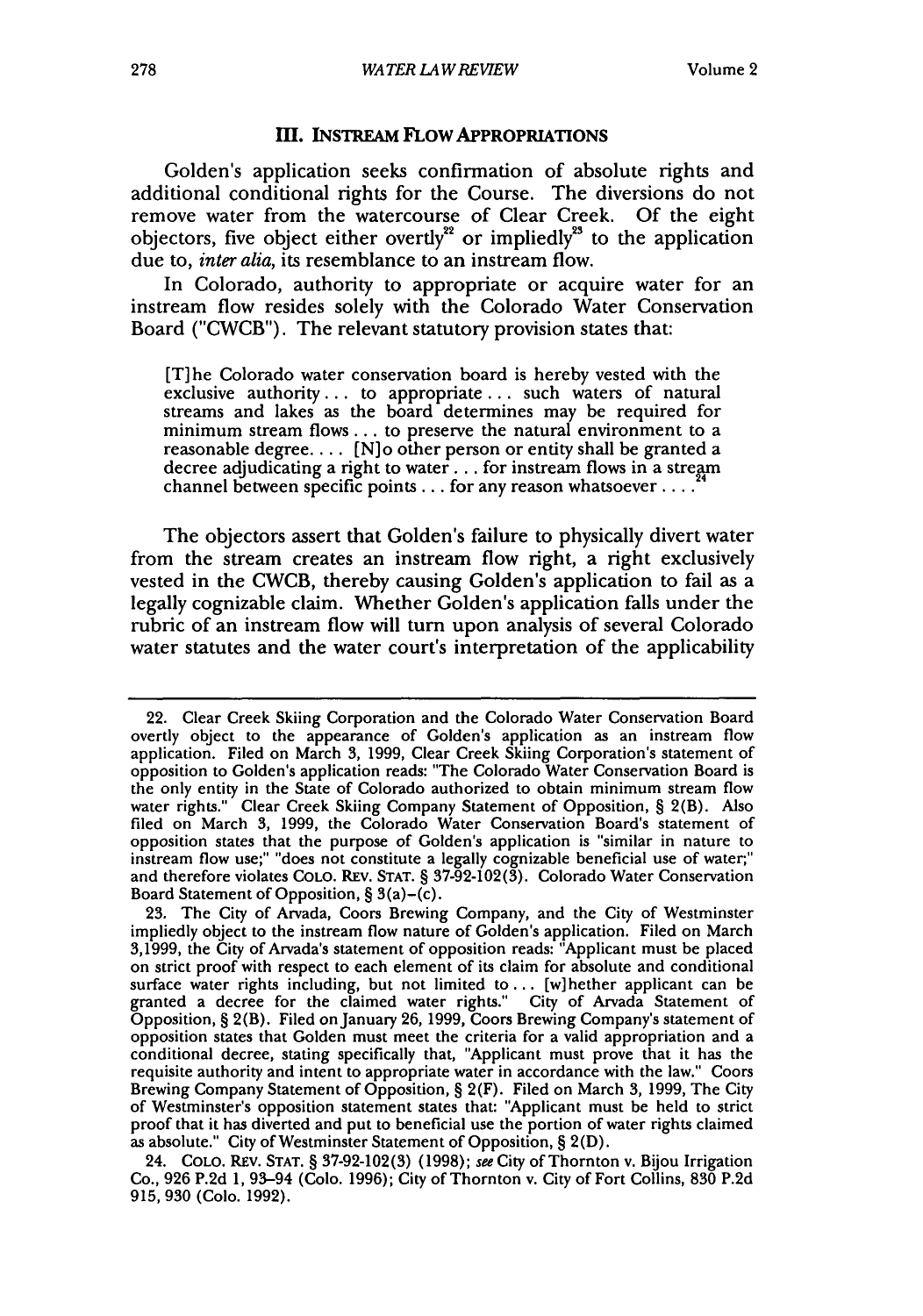of *City of Thornton v. City of Fort Collins.25*

Under Colorado law, an " '[a]ppropriation' means the application of a specified portion of the waters of the state to a beneficial use pursuant to the procedures prescribed by law."<sup>26</sup> Colorado statute defines "beneficial use" as: "the use of that amount of water that is reasonable and appropriate... and, without limiting the generality of the foregoing, includes the impoundment of water for recreational purposes, including fishery and wildlife."<sup>27</sup> The statute provides that recreational, piscatorial, fishery, and wildlife appropriations are beneficial uses; thus, it appears likely a court will find Golden's declared uses beneficial under Colorado law. Golden's application names the beneficial uses to which the requested water will be put: "[b] oating (including kayaking, rafting and canoeing), piscatorial, and general recreational uses."<sup>28</sup>

The criteria for award of a conditional decree are also statutory. Any water that "can and will be diverted, stored, or otherwise captured, possessed, and controlled" satisfies the requirements for a conditional decree. According to Golden's application, its existing eight structure Course controls and concentrates the flow of Clear Creek for boating, and the intended extension of the Course will do the same. Golden's application uses language obviously intended to place the application under the purview of the "or otherwise captured, possessed, and controlled" language of the conditional decree statute.<sup>29</sup> However, even if a court finds Golden's application does not fall within that language, Colorado statutes and case law define "diversion" broadly.

Colorado statute defines diversion as "removing water from its natural course or location, or *controlling water in its natural course. .... "* The Colorado Supreme Court has held the "or" within the statute as creating two discrete categories;<sup>31</sup> thus, "diverting"—physically removing the water from the watercourse for use at another locationis distinct from and not required by "controlling." $32$ 

- 27. COLO. REv. STAT. § 37-92-103(4) (1998).
- 28. Golden's Application, *supra* note 2, at 39.

29. In describing the existing structures for which Golden seeks confirmation of absolute water rights, Golden describes the eight structures as "designed to control and concentrate the flow of Clear Creek." *Id.* at 37. Golden's description of the intended Extension uses similar language: "The Extension will consist of approximately 10 additional dam structures, each of which is designed to control, concentrate, and direct the stream flow **... ."** Id at 38.

- 31. Bloomer v. Boulder County Bd. of Comm'rs, 799 P.2d 942, 946 (Colo. 1990).
- 32. City of Thornton v. City of Fort Collins, 830 P.2d 915, 929-30 (Colo. 1992); *see*

<sup>25. 830</sup> P.2d 915 (Colo. 1992). In its application, Golden states, "Precedence (sic) for the requested water right is specifically set forth in City of Thornton v. City of Fort Collins, 830 P.2d 915 (Colo. 1992) and further supported by C.R.S.  $\S$ § 37-92-305(9)(b) and 37-92-103(7)." Golden's Application, *supra* note 2, at 39. Golden carefully crafted the language in its application from the holdings of *City* of *Thornton* and applicable statutes. Although reciting a case as precedent cannot force the hand of any court, it must here. The similarity of Golden's application to Fort Collins' application in *City of Thornton* will force a court to examine *City of Thornton.*

<sup>26.</sup> COLO. REV. STAT. § 37-92-103(3) (a) (1998).

<sup>30.</sup> COLO. REV. **STAT.** § 37-92-103(7) (1998) (emphasis added).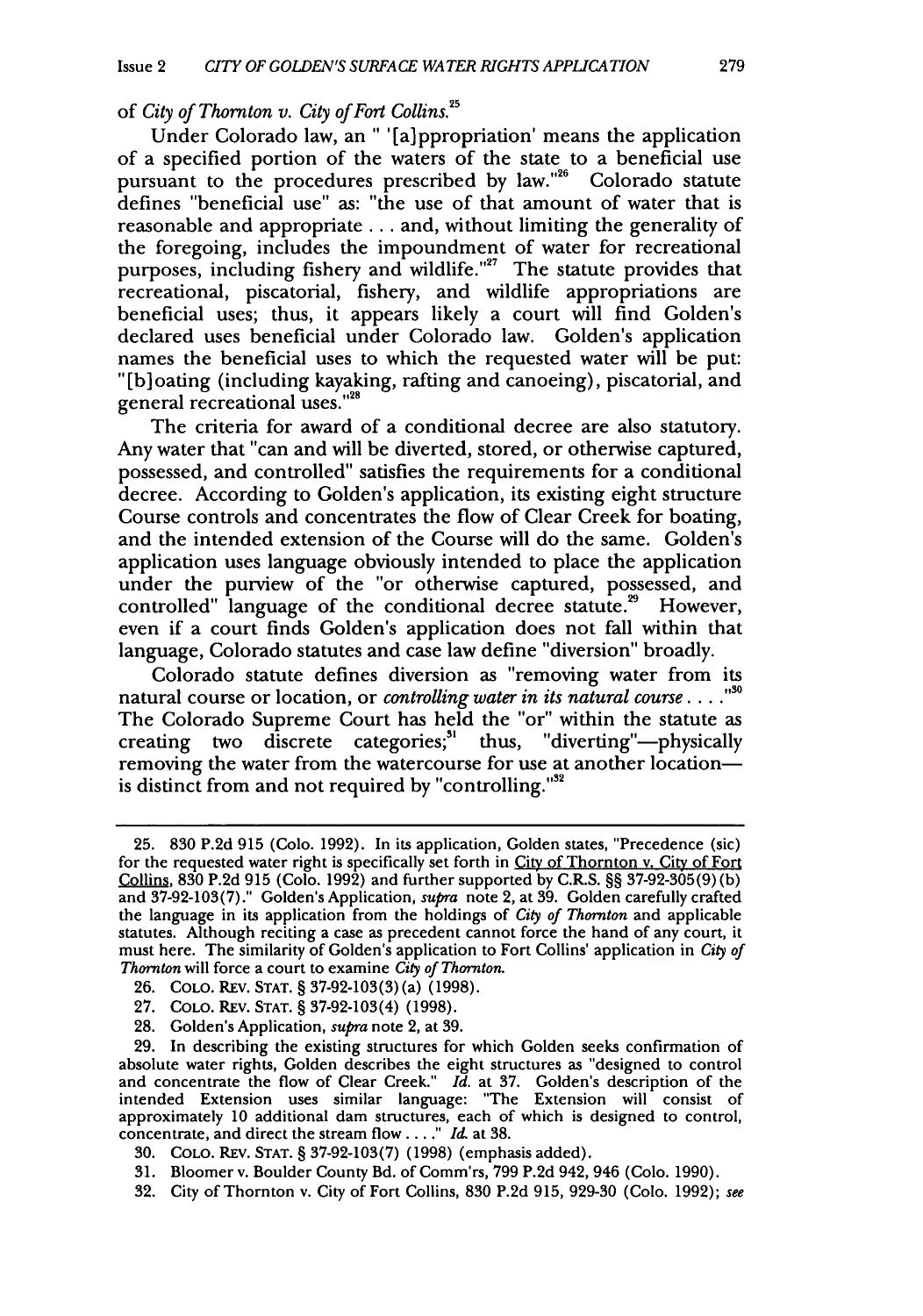In *City of Thornton v. City of Fort Collins*,<sup>35</sup> the Colorado Supreme Court addressed an issue strikingly similar to the one here. In *City of Thornton,* the court assessed whether the appropriation of water effectuated by two dams on the Cache La Poudre River constituted control of water within the meaning of the statutes set out above. After reasoning that control of water within its natural course could constitute a valid appropriation,<sup>34</sup> the court held that "water may be appropriated by a structure or device which  $\ldots$  controls water within its natural course, assuming such action puts the water to beneficial use."<sup>55</sup> Differentiating control from an instream flow, the court stated that one of the salient features of an instream flow is absence of a structure or device, whereas diversion or control requires a structure or device.<sup>56</sup>

In *City of Thornton,* Fort Collins intended two dams, structurally different and serving different purposes, to satisfy their requested appropriations. Although the first dam, the Nature Dam, built in order to divert the Cache La Poudre River back to its historic channel, is dissimilar from the structures at issue in Golden's application, the court's holding with respect to the structure is important. The court held that "to control water within its natural course or location means that the appropriator exercises control over the water at least to the extent that the water continues to be put to a beneficial use."<sup>37</sup>

With respect to the second structure, the Power Dam, a structure containing both a boat chute and a fish ladder, the court held that, "boat chutes[,] **...** when properly designed and constructed, are structures, which concentrate the flow of water to serve their intended purposes. A chute ... therefore may qualify as a 'structure or device' which controls water in its natural course or location under section **37-**  $92-103(7)$ ."<sup>38</sup> The court remanded the case to the water court to determine if the structure can and will put the requested water to beneficial use.

The instream flow objections to Golden's application echo the instream flow objections in *City of Thornton* so much that it seems

**38.** Id. at **932.**

Colorado River Water Conservation Dist. v. Colorado Water Conservation Bd., 594 P.2d 570, 573, 574 (Colo. 1979).

**<sup>33. 830</sup>** P.2d **915** (Colo. **1992).**

<sup>34.</sup> *City of Thornton,* **830 P.2d** at **930** ("Controlling water within its natural course or location by some structure or device for a beneficial use thus may result in a valid appropriation").

**<sup>35.</sup>** *Id.* at **930-31.**

**<sup>36.</sup>** *Id.* at **931.** The court also stressed that even though preservation of nature, the beneficial use required for an instream flow, would incidentally manifest from Fort Collins' application, this similarity in result does not qualify the application as an application for an instream flow. *Id.* Furthermore, the Colorado Constitution in article XVI, section **6** guarantees the right to appropriate water for beneficial use **by** diversion or control, and the Colorado Supreme Court has held that provision as distinct from and not in conflict with the CWCB's statutory right to appropriate water for instream flows. Board of County Comm'rs v. Collard, **827 P.2d** 546, 548 n.4 **(Colo. 1992).**

**<sup>37.</sup>** *City of Thornton,* **830 P.2d** at **931-32.**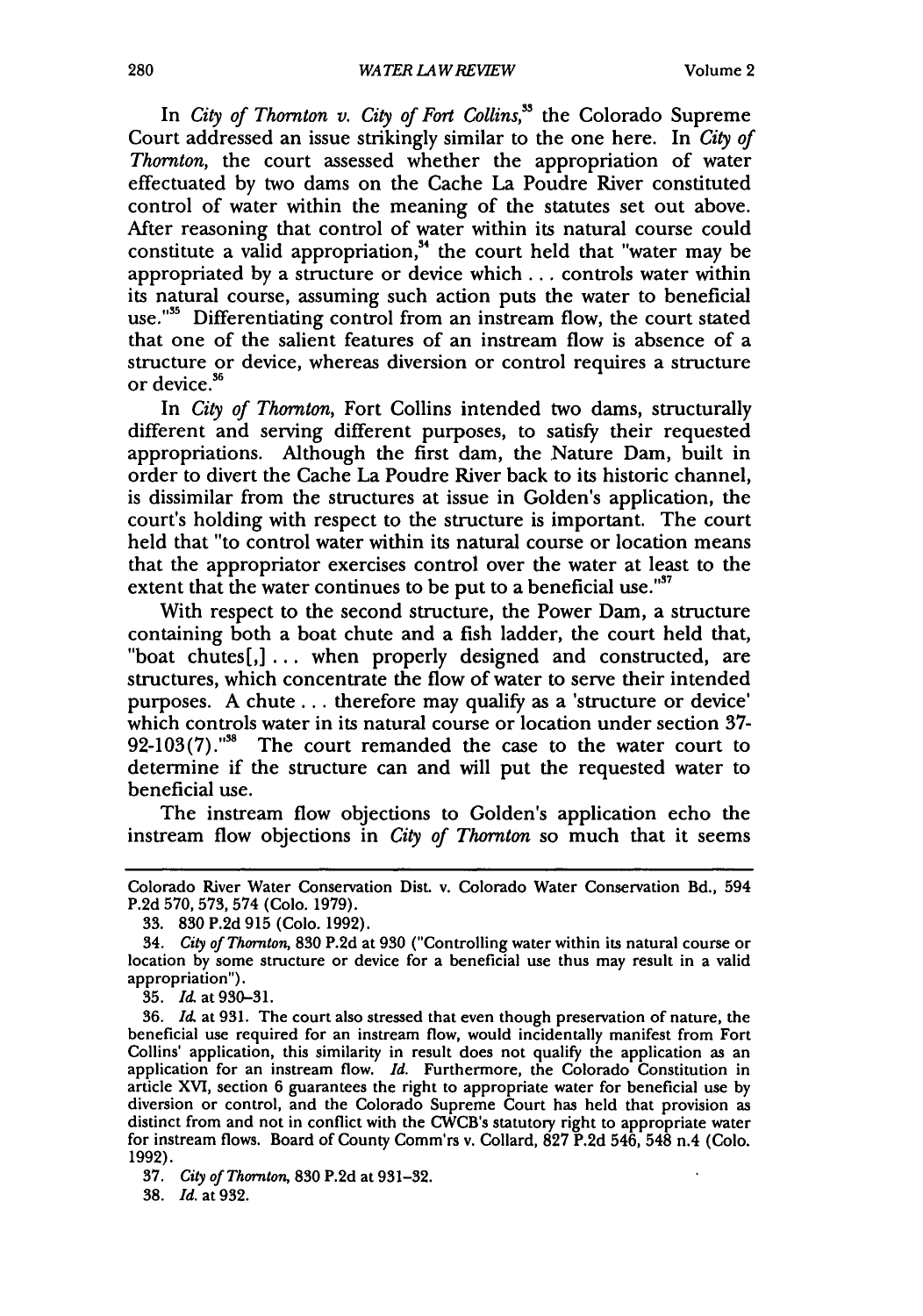unlikely, if the issue is litigated, that the opposers will prevail. Golden will have to show that the water appropriated will serve the beneficial uses outlined in its application and that the structures will effectively control the water *(i.e.,* can and will put the water to the beneficial uses named). Based on the nature of the application, these required showings do not appear insurmountable.

Golden may trip on a few points, however. Golden's application is factually distinct from the one at issue in *City of Thornton* in one crucial way: where Fort Collins claimed water rights for only two structures, Golden seeks water rights for eight existing and ten additional structures, effectively spanning the course of Clear Creek as it flows through the City of Golden. The court could possibly view this application as a thinly veiled plan to create an expansion of river fortressed against future appropriations, establishing Golden as the future gatekeeper of the water of Clear Creek.<sup>39</sup>

The court may also face the possibility that the appropriation is not solely for the purpose of a kayak course, but a disguised private instream flow for the purposes of waste dilution. In *City of Thornton v.* Bijou *Irrigation Co.,* the Colorado Supreme Court found that Kodak had no right to dilute its discharges to comply with water quality standards and, thus, frustrate a challenged exchange."0 The appropriation of water for an environmentally appealing purpose may hide a purpose of municipal sewage dilution.

It seems likely that a court will find Golden's stated beneficial use meets state statutory requirements; that the structures effectively control the water, even though the water remains within its natural water course; and that although the application may preserve nature as an incidental benefit, that result does not force the application under the rubric of an instream flow.

#### IV. WASTE

In its statement of opposition, the Clear Creek County Board of Commissioners requested that Golden "be put on strict proof that the use of the amount of water claimed is reasonable and appropriate under reasonably efficient practices to accomplish *without waste* the purpose for which the appropriation is lawfully made."<sup>41</sup>

Colorado statutes define the beneficial use of water as "that amount of water that is reasonable and appropriate under reasonably efficient practices to accomplish *without waste* the purpose for which the appropriation is lawfully made.... **., <sup>2</sup>**Judicial interpretation of what constitutes waste is limited, but has established that it "is settled law that an appropriator is limited in his use of water to his actual

**<sup>39.</sup>** See *infra* Part V.

<sup>40.</sup> City of Thornton v. Bijou Irrigation Co., **926** P.2d 1, **89-95** (Colo. 1996).

<sup>41.</sup> Board of County Commissioners of the County of Clear Creek Statement of Opposition, § 2(A) (emphasis added).

<sup>42.</sup> **COLO.** REV. **STAT.** § **37-92-103(4) (1998)** (emphasis added).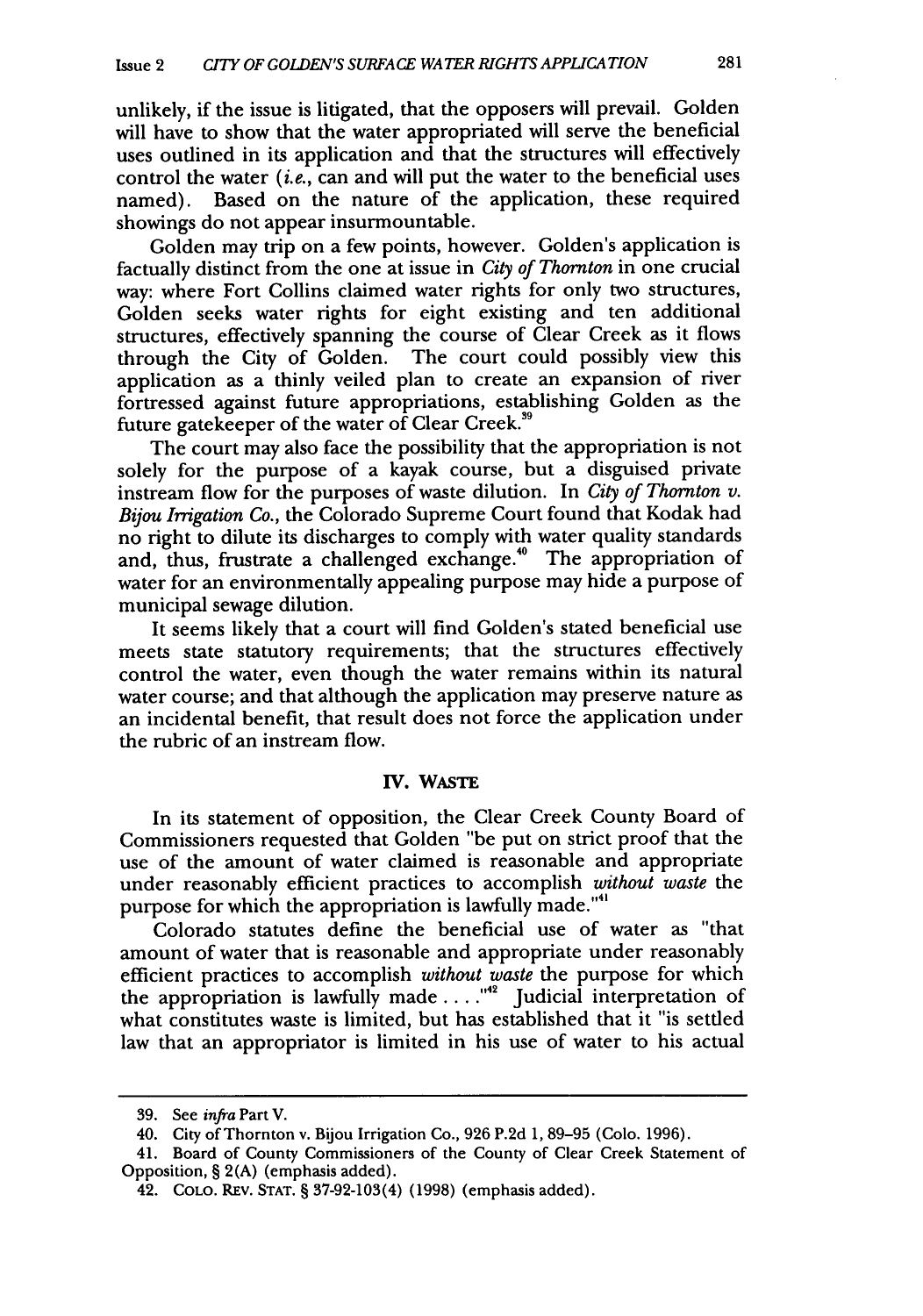needs. He must not waste it, and if there is a surplus remaining after use, it must be returned to the stream whence it came."<sup>43</sup>

Golden's application may be subject to attack based on waste, or an argument that the appropriation of essentially the entire year-round flow of Clear Creek is not reasonable and appropriate under reasonably efficient practices. Kayakers, of course, love water and feel that the more water, the better. However, kayak courses can be designed for average low water levels, as was the Confluence Kayak Park in central Denver. The Confluence Park attracts boaters year round at levels of less than 150 cfs, substantially lower than the levels Golden intends to appropriate. A course such as Golden's, designed for up to 1,000 cfs, which occurs at most four weeks per year, may not be well designed or appropriate for use during the average normal flow of less than 200 cfs.

The water court, when faced with the upstream implications of the appropriation, will need to grapple with the issue of whether the size of the new appropriation is reasonable, or if it constitutes waste of Colorado's precious water resources.

#### **V. UPSTREAM IMPLICATIONS**

In its statement of opposition, the Town of Georgetown requested that Golden be placed on strict proof about, "[t] he impact on Clear Creek, to be anticipated from proposed water rights."" The upstream implications of the appropriation are of interest to existing and potential water users along Clear Creek. Through the act of appropriating an amount nearly equal to all of the historical year round flow of Clear Creek, Golden has effectively precluded the future development of junior direct flow rights and upstream storage facilities for augmentation of out of priority diversions. The appropriation will also preclude the ability of other appropriators to operate junior exchanges to move senior water upstream through Golden. The immediate effect may be seen in the ability of Golden to deny Georgetown the capacity to operate its proposed exchange from the Farmer's Highline Ditch, just below Golden, upstream to Georgetown. This exchange is eleven days junior to Golden's date of appropriation.  $\frac{q_5}{q_5}$  Georgetown may now be required to find and use senior exchange water or senior water above Georgetown. This can only make existing absolute and conditional storage and direct flow rights upstream of Golden more valuable, including existing transmountain diversions, such as the Vidler Tunnel; will add value to existing rights; and may create a viable water market along the upper reaches of Clear Creek.

<sup>43.</sup> See Pulaski Irrigating Ditch Co. v. City of Trinidad, 203 P. 681, 682 (1922).

<sup>44.</sup> Town of Georgetown Statement of Opposition, § 3(E)(3).

<sup>45.</sup> See Application for Change of Use of Water Right, and for Plan for Augmentation, Including Exchange, 98CW439, Resume, Water Division No. 1. (December, 1998). See also the Colorado Water Rights Applications section of this issue *infra* at **358.**